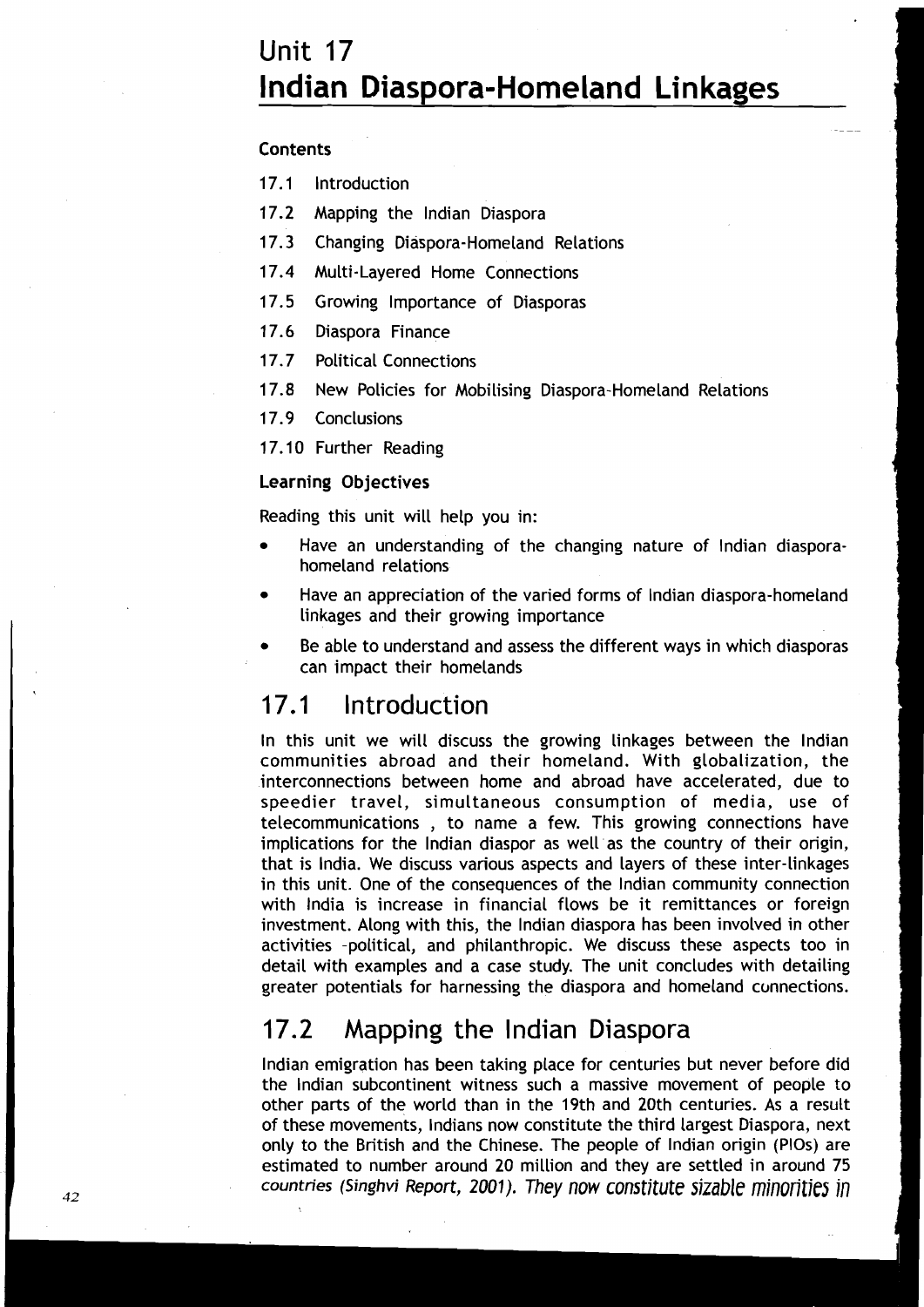many countries of settlement and exercise enormous economic and political **References**  power in many of them. In our previous units we have read the different phases of the lndian migration abroad.

The current geographical spread of the 'old' as well as the 'new' lndian diaspora is presented in Figure 17.1 below. As we can see an overwhelming majority of the lndian diaspora comprises of "old diaspora" and is located in areas of the world which may be regarded as third world or developing regions. We can also see that the South-east Asian and the Gulf regions are home to over half of the lndian diaspora and within a few hours flying distance from India. This has implications for the type of linkages this diaspora maintains with its motherland and its potential for playing an important role in the future. Typically we would expect to see the "old diaspora", given its longer vintage, as the most disconnected from its homeland and the "new diaspora" as the most connected, given the different context of migration, its more recent vintage and its greater relative wealth. However there is a danger of simplification and with the globalization of the lndian brand, especially via Bollywood, even the "old" diaspora now feels that its cultural connections with mother lndia have been rekindled.



**Figure 17.1: Distribution of NRI and PlOs by Regions (in** %)

**Source:** Government of India, Singhvi Report, **2001** 

### 17.3 Changing Diaspora-Homeland Relations

The growing awareness and interest in diaspora and diaspora related issues are the outcome of the spread and diffusion of globalisation technologies that have led to the widening, deepening and transformation of diasporahomeland relations over the past two to three decades. In the early days of migration, especially during the period prior to the current phase of globalisation, the main ways in which overseas lndian communities kept in touch with their homelands and their cultures were through maintaining their language, cooking lndian food at home, regular letters and the occasional letter or visit to their countries -of origin. In any case, most overseas lndian families were too busy re-building their homes in a new, at times, a very hostile environment than think too much about their homeward orientation. Now, cheaper travel and more relaxed immigration rules enable more frequent trips to lndia and for more friends and family to reciprocate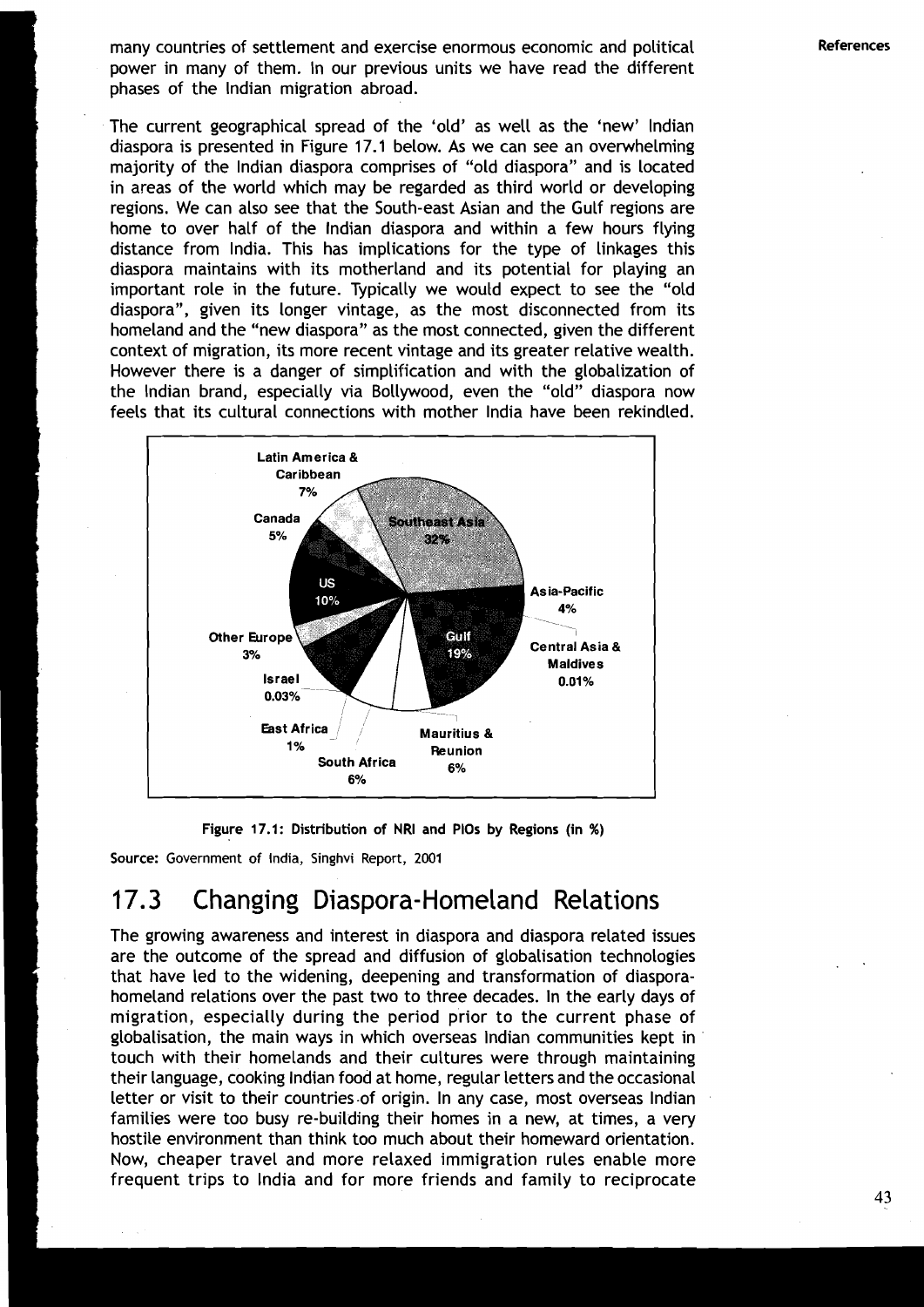**lndia and lndian Diaspora:** the visits. Trade liberalization and export promotion mean that more goods **Linkages and Policies** from the Indian subcontinent are available in the areas of India settlement. Overseas Indians can have their breakfast while reading online newspapers from lndia or watching a 24 hour lndian news channel such as NDTV or even listening to many Asian-owned local and national radio stations which give constant news updates on happenings in India. In the evening, several lndian satellite channels allow them to catch up on their favourite programmes, be it drama, films or current affairs. The cost of making phone calls back home are a fraction of the cost they used to be only a couple of years ago, leading to a massive increase in telephone traffic at peak times and a boom for companies supplying air-time and prepaid phone cards. More importantly, many of these services, unlike earlier times, are no longer just limited to the well-to-do lndians abroad as falling costs have enabled all sections of the diaspora to engage in such activities.

> Moreover, the deregulation of international financial capital movements coupled with new technologies has made the task of sending money back home much cheaper and easier than ever before and has enabled lndia to become the largest recipient of remittances in the world today, exceeding the funds received through official development assistance or foreign portfolio investment. In 2003 alone, overseas lndians officially sent home more than US520 billion. For many families, remittances sent by family members based abroad makes the crucial difference between relative poverty and total destitution. lndian states with large migrants overseas, such as Kerala, Gujarat, Tamil Nadu and Punjab, have seen Large inflows of remittance income, vastly improving the welfare of the migrant households. But the impact of remittances goes well beyond supporting family or relatives' livelihoods or helping to rebuild local schools or hospitals. One important impact is on trade of overseas lndians with their home country and this engagement in international trade can have a significant economic impact as well.

> Another important area of impact is on entrepreneurship. Many successful entrepreneurs of lndian origin who live in the United States, Canada, Europe, or the Gulf states also have the potential to become important investors in their home countries. 'They bring back not just money but an infusion of entrepreneurial spirit and skills that may be sorely lacking in their own country. A recent survey by AnnLee Saxenian (2002) published by the Public Policy Institute of California found that foreign-born (particularly Chinese and Indian) highly skilled immigrants in Silicon Valley have "successfully adopted both the technological capability and the venture-financed, highgrowth business model that distinguishes many U.S. firms in the hightechnology sector." Half of the respondents to this survey had set up subsidiaries, joint ventures, subcontracting arrangements, or other business operations in their homeland countries. Most of those who hadn't yet done so were considering establishing businesses in their home countries. This recent trend challenges the traditional idea of the "brain drain." Whereas the talented engineers, scientists, or managers who migrated abroad used to maintain only a few ties to their home countries, more recently a new pattern has been established: a "brain gain" that provides new opportunities for trade and foreign investment as well as a powerful infusion of entrepreneurial energy. AnnLee Saxenian's study also noted that the brain drain (in the case of the Chinese and lndian professionals it surveyed) was replaced by "brain circulation," meaning a variety of two-way flows of highly skilled workers between the technologically advanced countries where they reside and the less-developed countries such as lndia where they were born.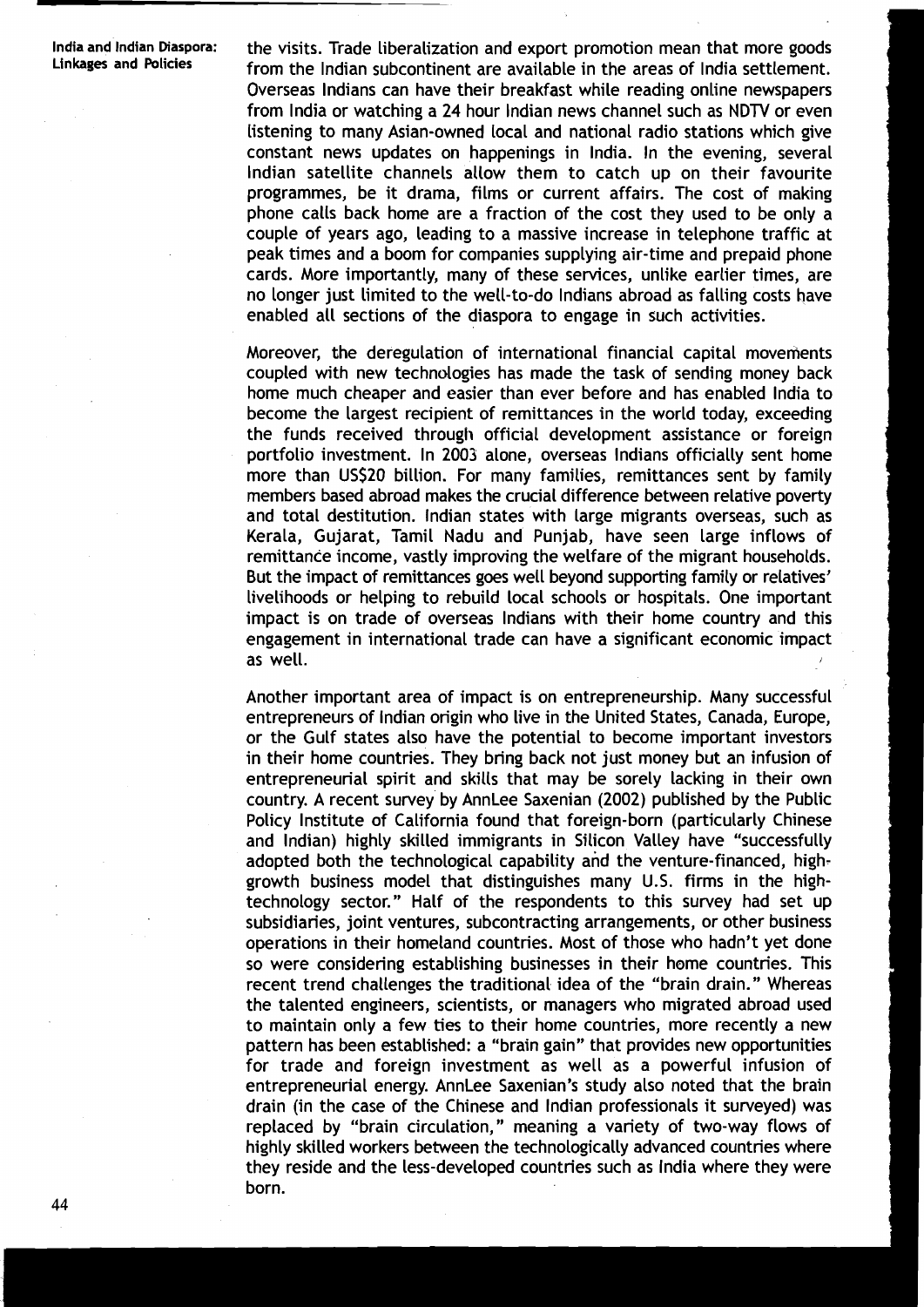But we need to be cautious about making generalizations about diasporas and their homeland relations given the tremendous variation in historical experience, relations with governments in the home country, levels of prosperity and education, religious background and ethnicity both within and among diaspora communities. The experience of living outside the homeland may forge new common lndian identity among disparate members or it may exacerbate the differences within a group, fracturing it along regional, class, language, religion or caste lines. The latter appears to be **<sup>L</sup>**the more dominant pattern, especially among new lndian diaspora commuities in Europe and North America. Nevertheless, no matter how heterogeneous or homogeneous, diaspora communities do form a living link between their countries of origin and their countries of settlement.

### 17.4 Multi-Layered Home Connections

An important characteristic of modern diasporas is that as a group they retain a meaningful link with their homeland. These linkages develop over time and become multi-layered. They emerge as important means for the identification of a historical memory with the homeland and for maintaining some form of connectedness with it. Linkages can range from being exclusive maintenance of family ties, membership of village/community welfare associations, and different forms of economic, political, social, religious and cultural exchanges. All of these different forms of linkages are presently thriving in India. Because of the technological and communications revolution, overseas Indians increasingly find themselves incorporated as transnational **agents** with various forms of familial, cultural, social, community and at times, political relationships. See Figure 17.2 below.



**Figure 17.2: Circulation within the Indian Diaspora Transnational Space** 2008 2014 5

**lndian Diaspora-Homeland Linkages**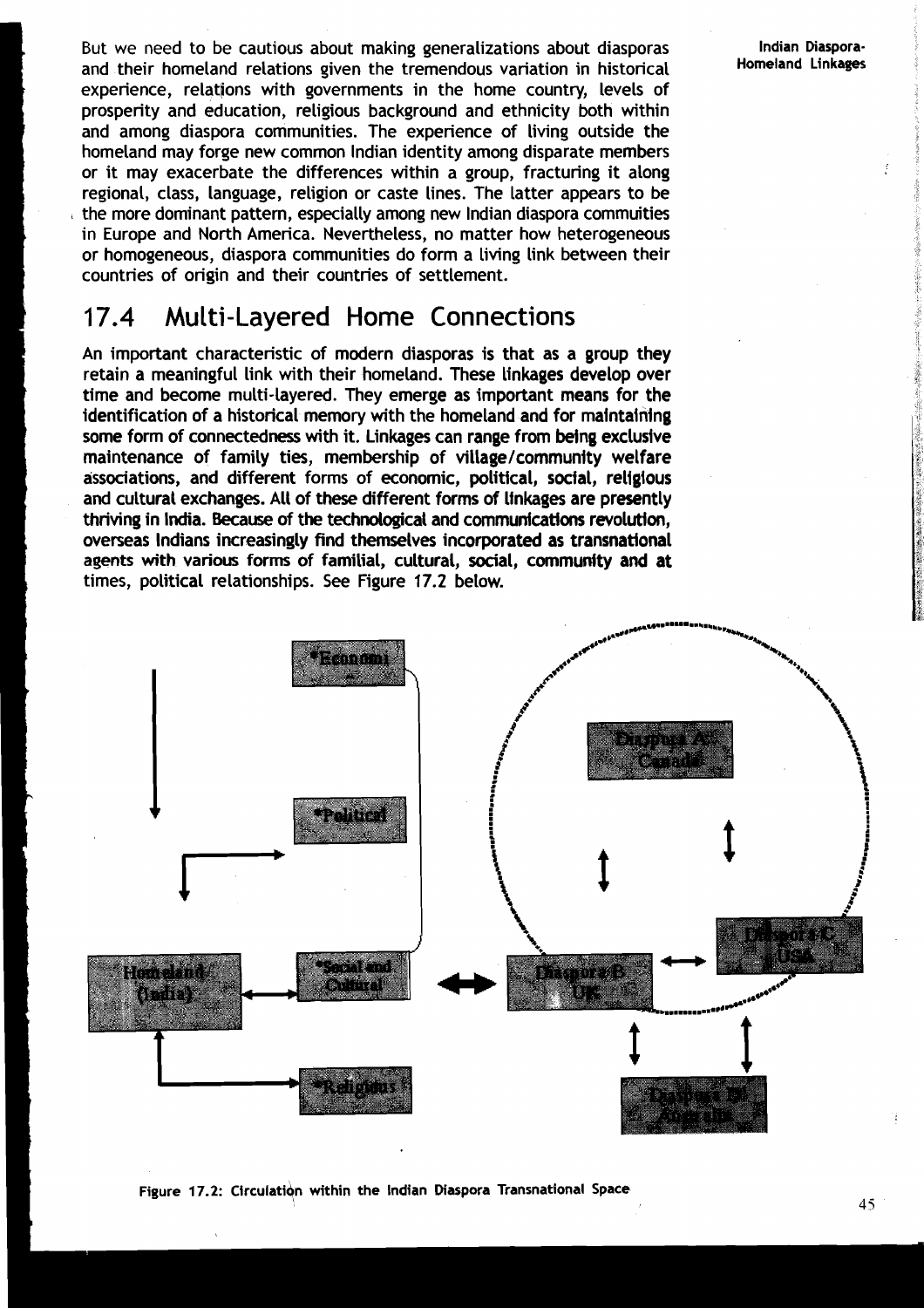India and Indian Diaspora: In some situations, such as familial, cultural and community connections, Linkages and Policies the forces of integration are becoming stronger, further binding family, kinship and community ties. An important point to recognize is that with globalisation these linkages have been reformed and reshaped in two fundamental ways: they have transformed from being **unidirectional** to become **multi-directional** and they are increasingly influenced by **intradiaspora** exchanges within a transnational space. For example, Punjabis, Gujaratis and Tamils in Australia connect with those in UK, USA and Canada and so on and their link with Punjab, Gujarat or Tamil Nadu is just one aspect of their transnational exchanges. This has important implications for the way homeland governments and community and philanthropic organisations approach their diasporas. Certainly, since the lndian diaspora has become truly transnational, so must lndian government mobilization strategies. Figure 2 below provides a schematic representation of circulation within the Indian diaspora transnational space and Table 17.1 provides a summary of the major types of linkages which currently exits between India and its diasporas.

| Economic                                                                                                                                                                                                                                                                                                                                                                                                                                                                                                                                                                                           | Social/Cultural.                                                                                                                                                                                                                                                                                                                                                                                                                                                                                                                                                                                              | <b>Religious</b>                                                                                                                                                                                                                                                                                                                                                                               | <b>Political</b>                                                                                                                                                                                                                                                        |
|----------------------------------------------------------------------------------------------------------------------------------------------------------------------------------------------------------------------------------------------------------------------------------------------------------------------------------------------------------------------------------------------------------------------------------------------------------------------------------------------------------------------------------------------------------------------------------------------------|---------------------------------------------------------------------------------------------------------------------------------------------------------------------------------------------------------------------------------------------------------------------------------------------------------------------------------------------------------------------------------------------------------------------------------------------------------------------------------------------------------------------------------------------------------------------------------------------------------------|------------------------------------------------------------------------------------------------------------------------------------------------------------------------------------------------------------------------------------------------------------------------------------------------------------------------------------------------------------------------------------------------|-------------------------------------------------------------------------------------------------------------------------------------------------------------------------------------------------------------------------------------------------------------------------|
| 1) Family and Personal<br><b>Networks</b><br>Tangible Remittances<br>Income<br>Gifts<br>Services<br>Social Remittances<br>(intangibles)<br>ideas and values<br>attitudes and behaviour<br>patterns<br>identities<br>$\overline{\phantom{a}}$<br>social capital<br>$\blacksquare$<br>Government/Institu-<br>2)<br>tional/Regulatory<br><b>Facilities for NRIs</b><br>trading opportunities<br>e.g ethnic foods<br>promotion of tourism<br>$\blacksquare$<br>trade fairs<br>financial services<br>$\sim$<br>property transactions/<br>services<br>educational services<br>Indian e - business<br>3١. | cultural tourism<br>sports exchanges<br>musical exchanges<br>educational exchanges<br>wedding and bridal<br>services<br>video/audio/CD<br>exchanges<br>print media<br>film/Bollywood<br>arts/theatre/exhibitions<br><b>Community /Village</b><br>level networks<br>philanthropic projects<br>and charitable donations<br>emergency/humanitarian<br>aid e.g. Bhuj or Orissa<br>hospitals<br>educational<br>establishments<br>village infrastructure<br>village sports<br>tournaments<br><b>Charitable Organisations</b><br>such as Pingalwara,<br>Amritsar or Amar Dass<br><b>Mission</b><br>Municipal/Village | visiting religious<br>leaders<br>visiting Sants/Sadhus/<br>Swamis/Maulvis<br>visiting Kirtan/Dhadi<br>jathas<br>video/audio cassettes<br>/CDs<br>joint celebration of<br>religious festivals<br>live media broadcasts<br>from holy places such<br>Amritsar/ Anandpur<br>Sahib on important<br>religious festivals<br>Websites on Indian<br>Religions - separate<br>for each major<br>tradition | overseas branches of<br>main Indian political<br>parties and other<br>political organisations<br>links with factional<br>groups eg Hindutva<br>or pro-Khalistan<br>groups<br>Human Rights<br>Organisations<br>Development of<br>'Advocacy Networks'<br>with other NGO's |
|                                                                                                                                                                                                                                                                                                                                                                                                                                                                                                                                                                                                    | Websites                                                                                                                                                                                                                                                                                                                                                                                                                                                                                                                                                                                                      |                                                                                                                                                                                                                                                                                                                                                                                                |                                                                                                                                                                                                                                                                         |

|  |  |  |  |  |  |  |  | Table 17.1: Examples of linkages within the Indian transnational community |  |
|--|--|--|--|--|--|--|--|----------------------------------------------------------------------------|--|
|--|--|--|--|--|--|--|--|----------------------------------------------------------------------------|--|

### 17.5 Growing importance of Diasporas

Given that diaspora-homeland relations have strengthened during the current accelerated phase of globalization it is becoming increasingly recognized that a country's **active** diaspora can have a significant political and economic impact on the region of origin. This impact can be positive and/or negative, for example positive in the economic domain (e.g. through remittances, **46**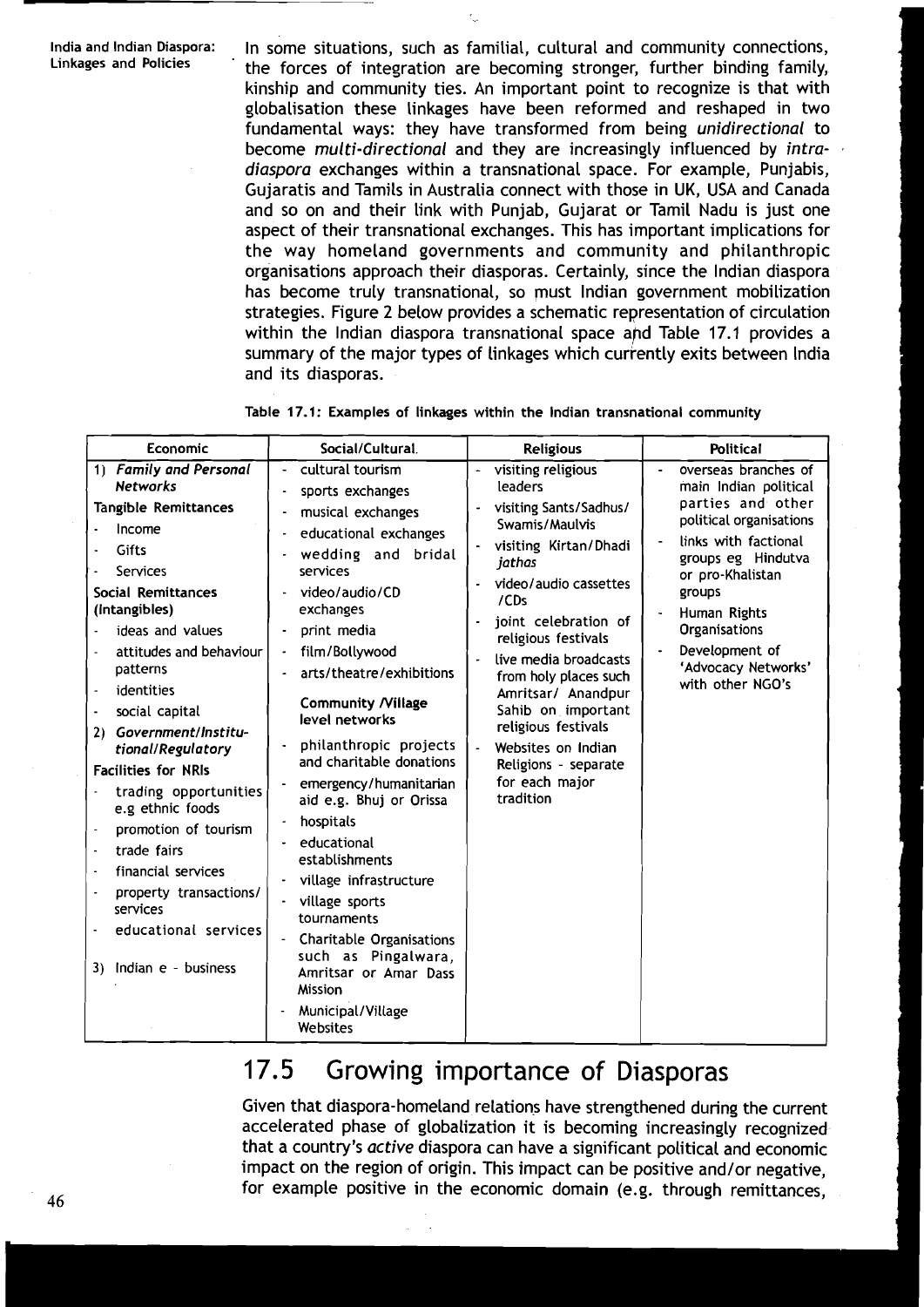foreign direct investment and philanthropy) but negative in the political **Indian Diaspora-**<br> **Indian Linkages**<br> **Indian Linkages** domain (e.g. through support for separatism, communalism or religious extremism). lndia experiences both types of these effects and that even the "old" almost passive diaspora, has began to show activity. Since both effects are simultaneous, at certain times the negative effects may appear to dominate the positive ones causing tension and anxiety in government's role in influencing diaspora-homeland relations.

The diaspora's potential to influence its homeland is a function of both its own characteristics and those of the country or region of origin. The potential for a diaspora to act as an agent or at least a catalyst for change, depends on a number of factors: its size, its education, its skills, length of migration etc and the political and economic profile of this diaspora e.g. its socioeconomic make-up and the range and extent of its economic and political activities in the adopted countries. Given the close relationship between the level of education, level of income and size, we would expect to see a higher potential for a very positive contribution by diasporas. It is in part due to the growing recognition of the positive roles that diasporas can play we see the academic discourse on impacts of international migration and diasporas shifting from one being about the negative "brain drain" effects towards one of positive "brain gain" or "brain circulation" effects. The Indian government has belatedly woken up to this fact too and now recognizes that healthy relations with its diaspora, especially in the financial domain, are an important resource which they can potentially leverage in their quest for economic development (Kapur, 2004).

A growing literature identifies a range of mechanisms and channels through which diasporas impact upon the macroeconomic environment and economic development. The broadest model, developed by Orozco with Caribbean and Central American experience in mind, emphasizes the Five Ts usually associated with diasporas: tourism, transportation, telecommunications, trade and transmission of monetary remittances. Figure 17.3 below captuyes the essence of this role and each one of the Ts has substantial direct benefits and these effects are clearly visible in lndia today. Regular diaspora tourism, for instance, has emerged a major foreign exchange earner and generates extra domestic demand and boosts profits in a number of sub-sectors in the economy. Transportation, especially airlines and domestic travel companies such as airport taxis, buses and trains etc. all benefit greatly from regular visits by diaspora communities. There has been an explosion in international phone call traffic, leading to massive investment in communications infrastructure and profits for phone companies. Diaspora communities' insatiable appetite for authentic foodstuff, artifacts, clothes, jewelry, musical instruments, dvds, cds etc. have led to dramatic development of trade in cultural goods. We must also remember that all of these channels are multidirectional as can be see in many examples of successful cross-overs of goods (eg. Kingfisher or Cobra beer) between diaspora and homeland locations.

Some writers also differentiate between a diaspora's direct (as in the 5 T's model) and indirect effects where the latter result in diasporas playing an intermediary role between the sending and host countries in a range of mutually advantageous activities. Many of these effects are also visible in lndia where diasporas can facilitate a dialogue between the home state or country and the host government and their agencies. The involvement of LIK's Department for lnternational Development (DflD) and the Canadian lnternational Development Agency in parts of lndia are a good case in point where diaspora-based lobby groups have demonstrated tangible influence.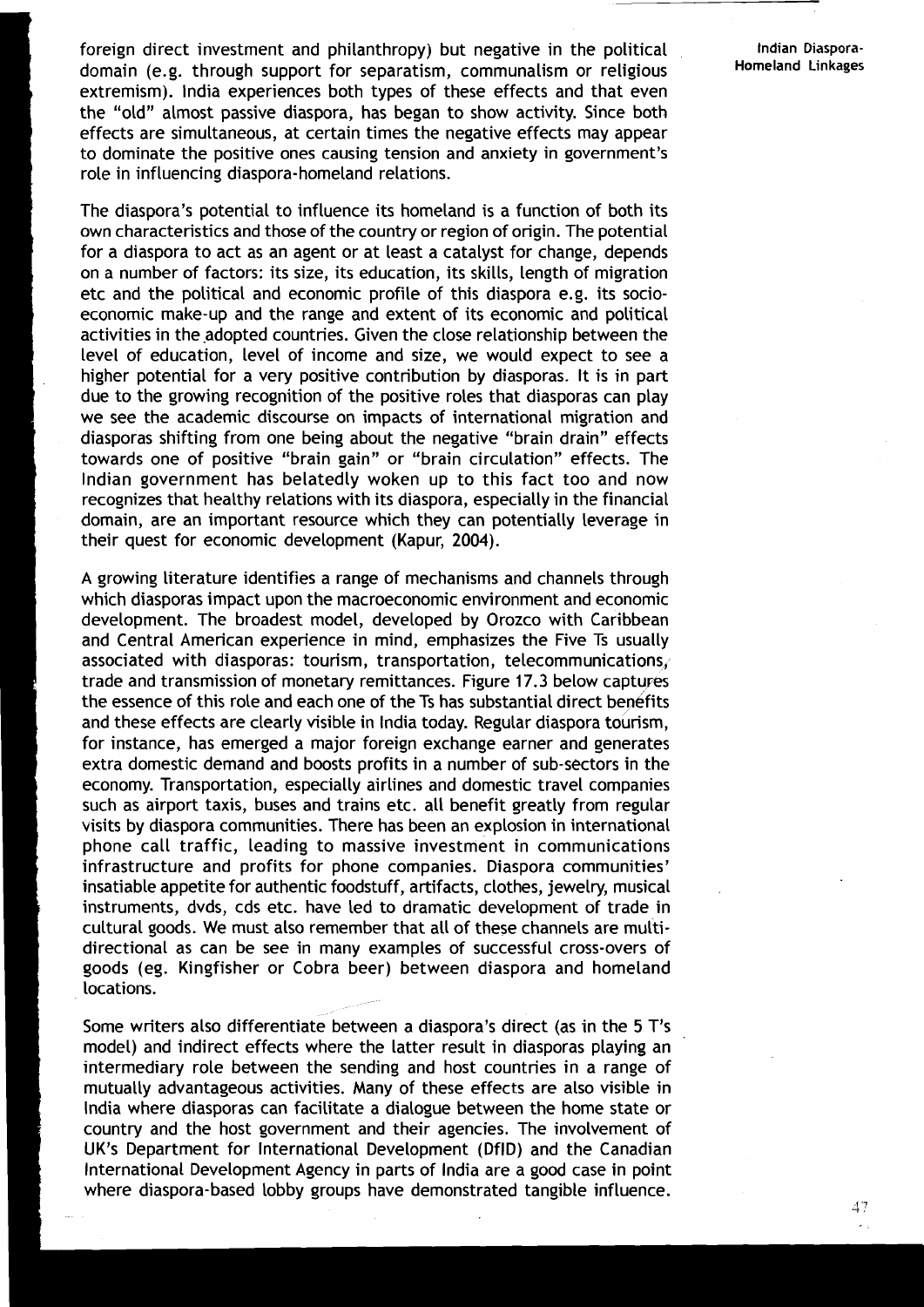**India and lndian Diaspora:** Increasingly more and more writers have tended to emphasise transnational **Linkages and Policies** social networks as the most potent diaspora mechanism. The social networks can operate under different headings, be it remittances, business investment, financial investments with banks, in the stock market or purchase of government bonds, and in knowledge transfer. Some of these financial connections are explored in more detail in the next section.





Reflection and Action 17.1

*I* 

**1** 

Trace the growing importance of lndian diaspora to homeland.

Discuss the different aspects of connections between lndian diaspora and home

### 17.6 Diaspora Finance

The interactions between diaspora, diaspora finance and development are quite complex and have only recently begun to receive serious attention by scholars working in the field of diaspora and development. In the case of India, even now, hardly any serious research has been undertaken on measuring the current significance and potential role different types of diaspora finance plays in the country.

### Box 17.1 World Bank (2000) on Diaspora Finance

"Diasporas serve as information channels for the flow of information, market intelligence, capital and skills. They may supplement formal channels that rely on market institutions, providing a way for migrants to conduct transactions in an atmosphere of trust. In this way they act to offset information asymmetries and other market failures. Modern diasporas...<br>expedite business transactions by resolving monitoring problems, reducing opportunism, and building reputation and ethnic trust based on networking. As migration continues, diasporas will expand, tying together regions and continents. Even if governments attempt to slow down the process, communications, technology and human relationships will maintain this trend.The South Asian diaspora, with a network reaching from southeast Asia to the Middle East, the United Kingdom, and North America, has a net worth of between \$150 billion and \$300 billion. Its potential remains to be tapped in the early 21st century."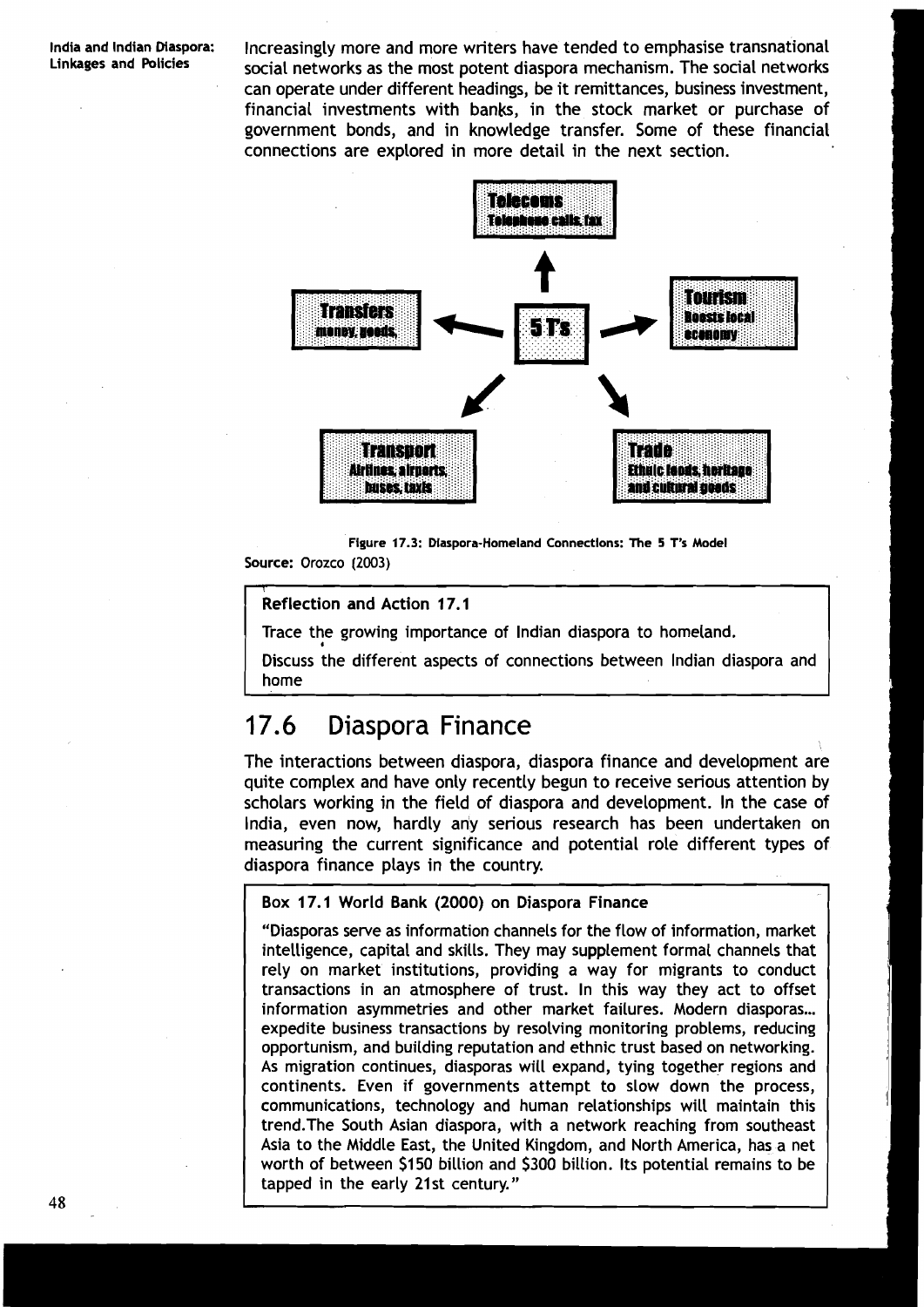**lndian Diaspora-Homeland Linkages** 

Along with its general policy towards the lndian diaspora, in the area of diaspora finance too, the lndian government has moved from a position of somewhat disapproving indifference to one of actively seeking their involvement in India's development. It has so far focused primarily on attracting direct investment (the first priority, but ironically the most disappointing), portfolio investment, and humanitarian or other philanthropic assistance. Relatively little is said about remittances.

### Remittances

Diaspora finance, particularly its most popularly known form, remittance money sent home by migrants, represents one of the largest and most visible economic impacts of migration on migrant sending economies in many third world regions. According to the latest available statistics,  $A$ he flow of official remittances to the developing world reached \$167 billion in 2005, of which \$32 billion (19%) went to South Asia with India's share being \$22 billion - rising rapidly from the \$13 billion recorded in 2001. Yet we know that these documented amounts vastly underestimate the actual inflow of remittances because large amounts come through informal channels such as through family, friends and kinship networks.

Official remittances are by far the largest and most stable component of diaspora finance. Often their role has been judged in terms of whether they help in maintaining sustainable livelihoods or perhaps just assist in generating further rural inequalities or dependencies. At other times the debate centres on the 'productive' and 'unproductive' use of remittances at the household level. But these still remain very simplistic approaches in understanding the total impact of remittances and diaspora finance as a whole on migrant sending economies. To get a more comprehensive picture of the impact we need to go beyond the focus on financial inflows alone. Social remittances for example - transfer of ideas, values, attitudes, social capital, organizational and managerial skills and practices - have the potential to play an equally significant role but since these are difficult to quantify, they don't receive the same attention they deserve. Overwhelming evidence suggests that family and community remittances play a complex but vital role at the household, community and regional levels (Levitt, 2001). They are important in understanding how migration impacts upon family and gender roles, especially of those left behind, on class, ethnicity and on political and religious participation. The overall evidence on total impact of remittances clearly shows that they have an enormous potential to transform and raise rural livelihoods by improving standards of living, by providing access to health care and education and by empowering communities whose economic welfare is threatened by the indifference and bureaucratic politics of the local state. This is particularly the case in most lndian states with their continuing fiscal crisis and consequent squeeze on budgets for. rural development programmes. Thus for many of these lndian states, given their strong, wealthy and vibrant diasporas, we would expect diaspora finance to provide an important potential source of alternative income.

#### Portfolio Investment

Portfolio investment flows come into India in a number of ways: as NRI bank deposits to take advantage of special terms and interest rates (these reached a record USS3.6 billion in 2003-2004), as investment in the stock markets, either directly or via mutual funds and through the issue of special bonds by the lndian government. Net outflows and inflows vary depending on interest rates, expectations on returns and risk assessment. However, since the 1992 reforms, sizable amounts have come in, contributing significantly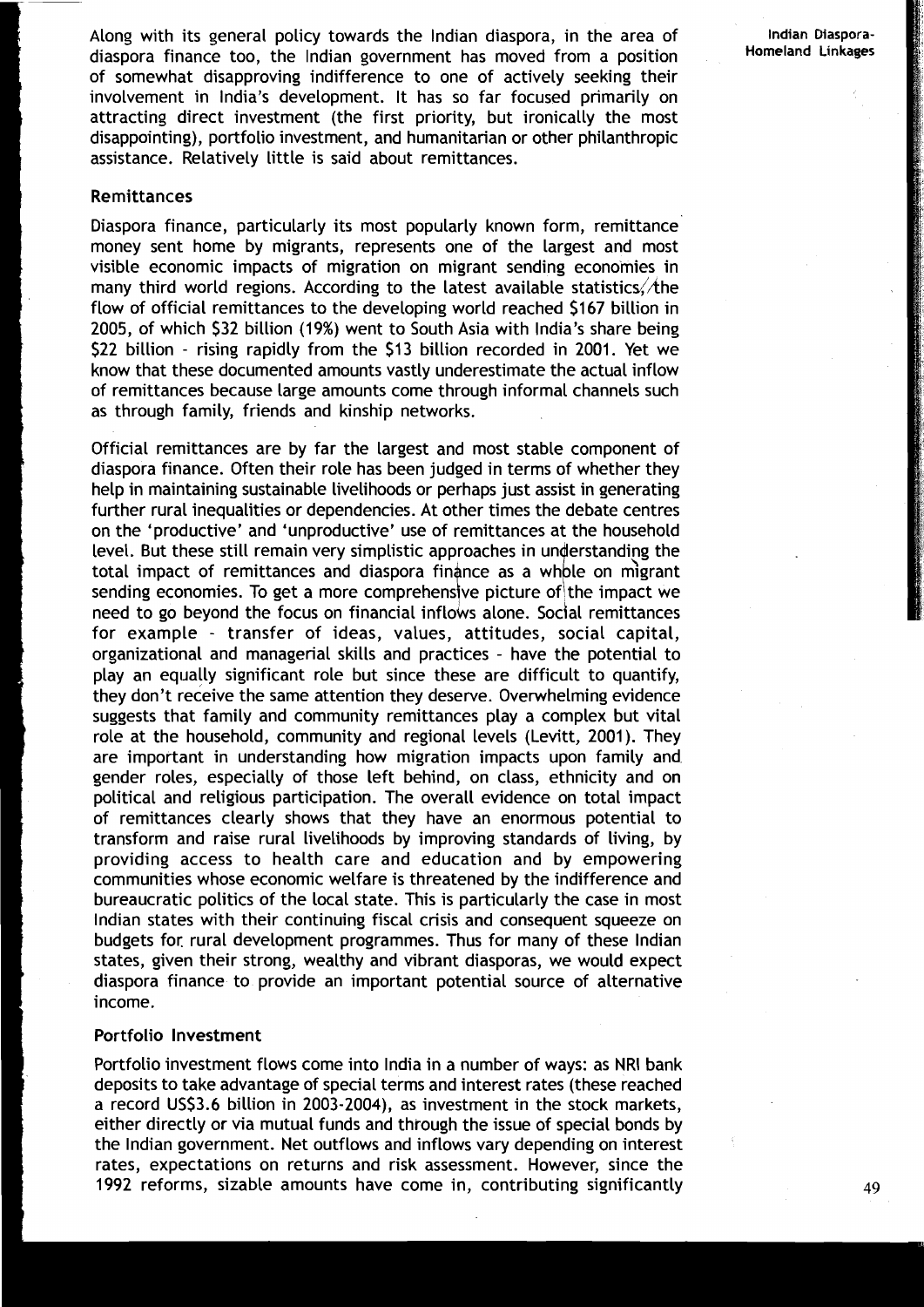*<sup>5</sup>*0

**dia and lndian Diaspora:** to the development of healthy foreign exchange reserves. Take the example of issue of two government bonds aimed specifically at attracting NRI inflows.

> In 1998, soon after lndia was subjected to international sanctions for carrying out nuclear tests, the government, fearing a foreign exchange crunch, launched a huge sale of 5-year bonds, called Resurgent lndia Bonds, guaranteed by the State Bank of lndia and available only to NRls. Although "patriotic fervour" may have been a key theme underlying the sale, the government was aware that it could not count on patriotism alone, and therefore added significant benefits to make the bonds attractive: a 2 per cent higher interest rate in dollar terms than the US bond market, the option of redemption in US dollars and exemption from lndian income and wealth taxes. A massive marketing campaign was launched for the bonds in countries of the new and rich lndian diaspora. The sale turned out to be a runaway success as it was over-subscribed: NRls worldwide purchased bonds worth L2.3 billion in just over two weeks, more than 50 per cent of which came from the Middle East and South East Asia and 20 per cent from Europe and North America. This successful experience was repeated again in 2000 with the issue of another bond, the lndia Millennium Deposits, which raised over £3 billion.

#### **I** Foreign Direct lnvestment

Foreign Direct lnvestment flows to lndia have continued to increase steadily during the post-reform period, although actual inflows have not matched the expectations or the rhetoric of the politicians, both in terms of overall FDI inflows and particularly NRI FDI inflows. It has become common practice to compare the successful mobilization by China to woo its diaspora to undertake FDI in China compared with India's dismal failure. Less than 5 per cent of the cumulative FDI inflows to lndia in the post-reform era have come from NRls, compared with around 50 per cent in the case of China. How can we explain this? There are significant differences between the compositions of the two diasporas and in any case lndian diaspora's financial contribution is in a different form than FDI as we have described above. However, recent years have seen some change in the equation, especially given the lndian diaspora involvement in the software development sector.

#### Rox17.2 Difference Between China and lndia With regards to FDI

Kapur (2001) explains the differential experience as follows:

"The lndian diaspora was largely professional while the Chinese diaspora was more entrepreneurial. Hence although the former was well off in the aggregate (for instance it is one of the wealthiest ethnic groups in the U.S.), it did not have substantial numbers of high net worth individuals who would serve as potential investors. Second, lndia was hostile to foreign investment until the early 1990s while China opened up a decade earlier. Third, China, unlike India, did not have a strong capitalist class when it opened up - and hence faced little domestic opposition to incentives granted to diasporic (sic) investors. Finally, local governments have played a much more proactive role in China relative to India, although this is changing in the latter."

We must also add the following to the above factors highlighted by Kapur. Overseas Chinese are larger in number (eg around 55m compared with 1 India's 20m), tend to be more entrepreneurial given their socio-economic backgrounds, enjoy strong family connections **(guanxi)** and business networks <sup>I</sup> in south-east Asia and China and enjoy very cordial relations with the Chinese political leadership. In contrast overseas Indians (NRIs/PIOs) are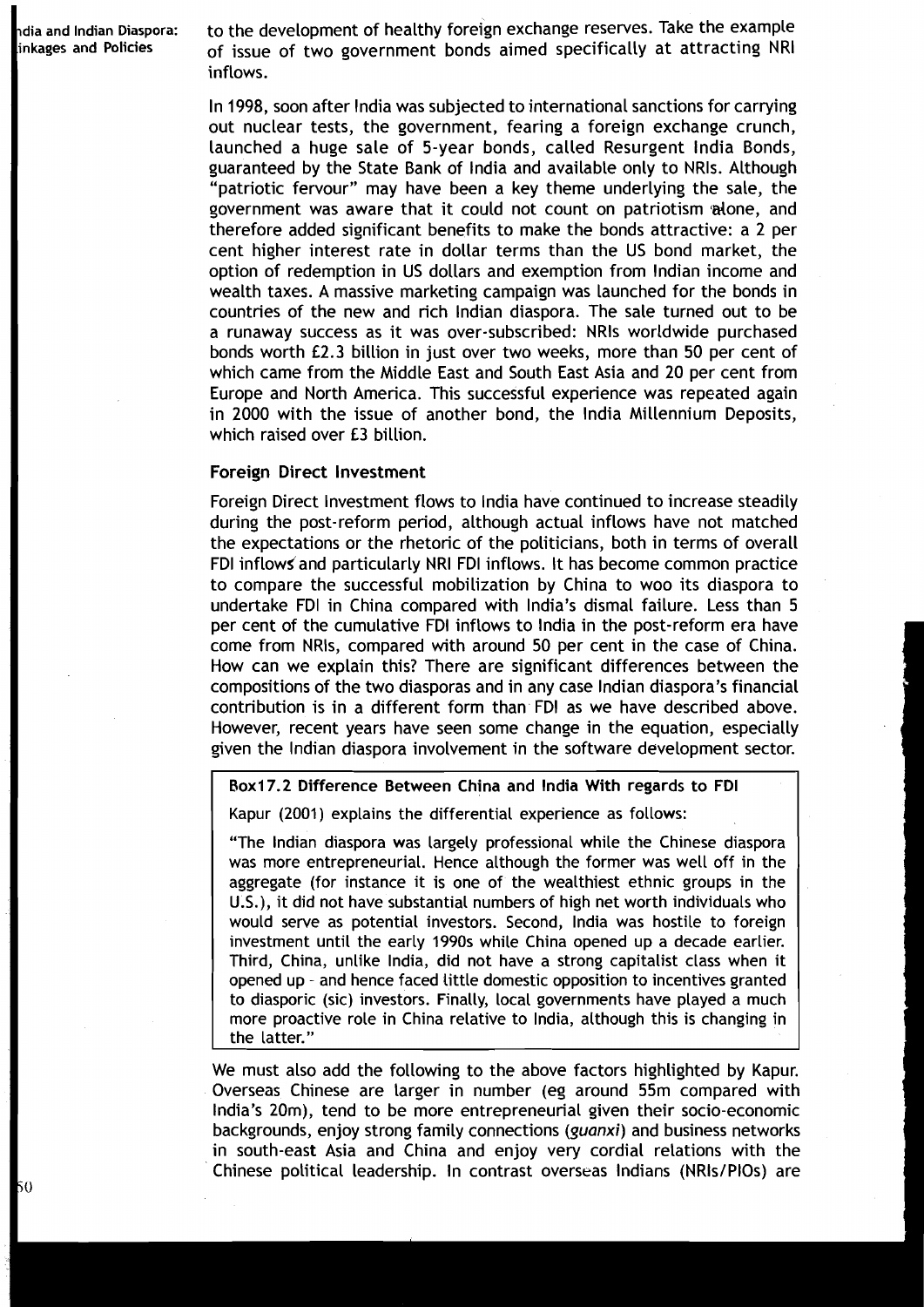smaller in number, more differentiated, do not have strong family business **Indian Diaspora-**<br>
ar secial potworks and bave until recently been largely ignored by Indian **Homeland Linkages** or social networks and have, until recently, been largely ignored by Indian governments (Smart and Jinh-Yuh Hsu, **2004).** Although the overseas Chinese contribution to diaspora finance may have been exaggerated (due to measurement differences) when compared with India's diaspora, nevertheless a significant difference still remains.

Another interesting dimension to highlight is the regional distribution of FDI by NRls and the relationship between the size of the diaspora and homeward orientation measured in terms of FDI inflows. As we can see in Table **17.2** below, the best performing state is Karnataka, with its successful IT sector and well established business networks and then comes Guiarat with its strong tradition of trading and merchant classes. It is interesting to observe that states such as Punjab, although having a large diaspora, do not figure at all in FDI terms, reinforcing the point about the importance of having an entrepreneurial culture and a large entrepreneurial class with close business networks.

| <b>States</b>  | Number of<br><b>NRI Projects</b> | Value of NRI<br><b>Investment</b><br>(Rs. Crore) | <b>Total FDI</b><br>(Rs.) | <b>Non-Resident</b><br><b>FDI/Total</b><br>FDI (%) |
|----------------|----------------------------------|--------------------------------------------------|---------------------------|----------------------------------------------------|
| Andhra Pradesh | 190                              | 1,905.8                                          |                           |                                                    |
| Maharashtra    | 273                              | 1,890.7                                          | 50,333                    | 3.7                                                |
| Karnataka      | 163                              | 1,333.0                                          | 23,970                    | 5.6                                                |
| Delhi          | 140                              | 959.5                                            | 34,636                    | 2.8                                                |
| Gujarat        | 88                               | 765.5                                            | 18,795                    | 4.0                                                |
| Tamil Nadu     | 192                              | 683.5                                            | 24,763                    | 2.8                                                |

| Table 17.2: Top States Receiving NRI-FDI in India |  |
|---------------------------------------------------|--|
|---------------------------------------------------|--|

**Source: Times of India, 4"** February, **2004** 

#### **Business Networks**

lndian diaspora communities have a long track record in establishing successful businesses in their countries of settlement, whether in the old or new diaspora locations. In the vast majority of these locations there is a thriving lndian businessmen sector and many communities play an important brokerage and other influential role in their adopted homes. It is quite common to see the formation of strong business networks amongst the diaspora communities. Since they usually represent a minority community in their host country, such networks provide a range of networking opportunities among their co-ethnics, enabling them to utilize their social and cultural capital. In the case of the lndian diaspora many business networks are well established, especially in the UK and US where influential lndian business and professional groups have strong networking arrangements. However over the past decade, newer and truly transnational networks have begun to emerge helped by organizations such as Global Organization of People of lndian Origin (GOPIO). Many of these use ICT to create and maintain ongoing ties with a view to identifying business opportunities and potential areas of partnership. One good example of this is TIE (The IndUS Entrepreneur), which has grown from its core in North America and lndia to **25** chapters, including Singapore, Switzerland and the UK. It matches experienced entrepreneurs and start-up managers in a mentoring relationship, and backs up promising enterprises (in the United States and India) with venture capital from a core membership of investors. As Devesh Kapur **(2001)** points out that the benefits of the network go beyond profitable investment and start-up finance: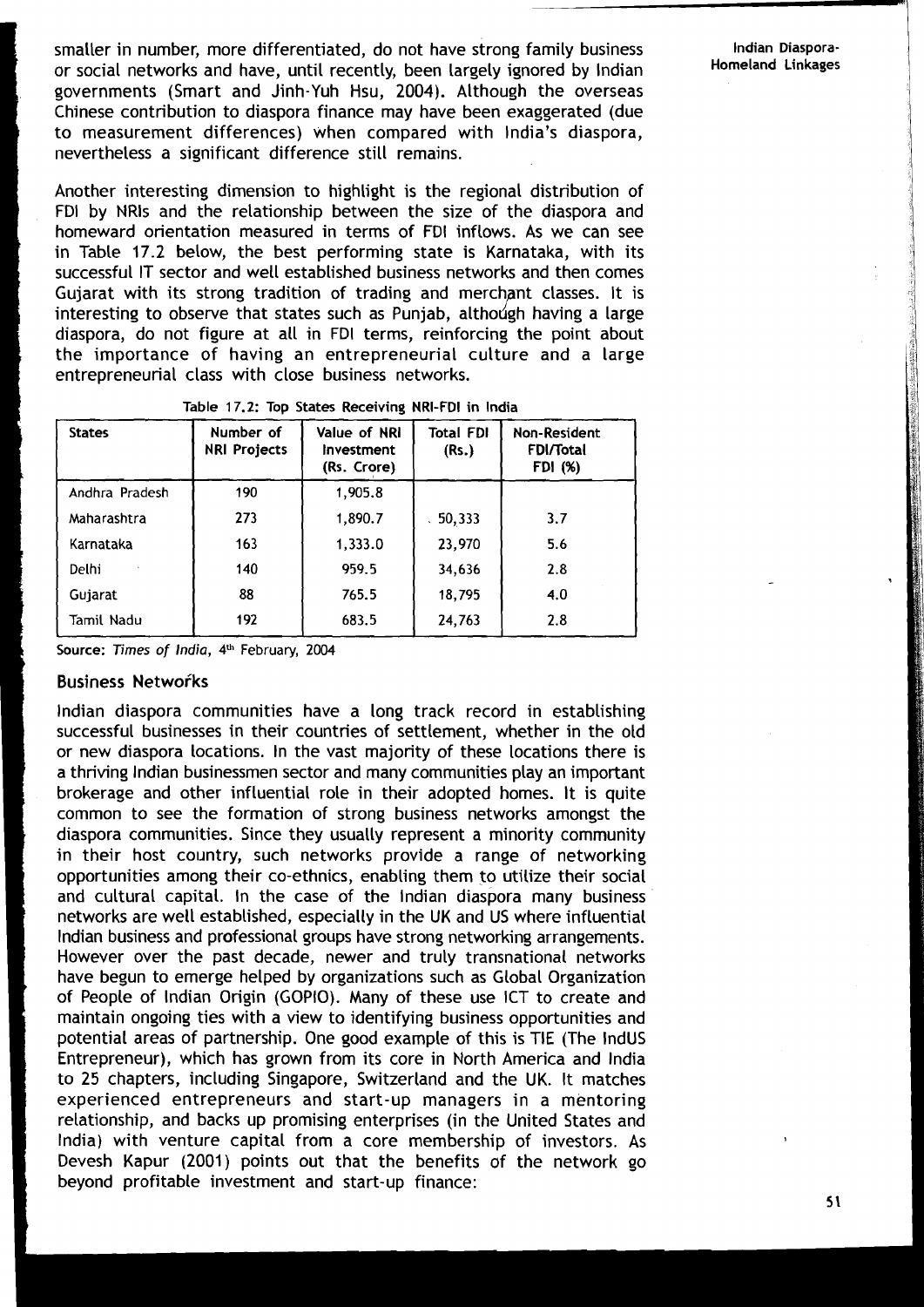**lndia and lndian Diaspora:** "It has boosted India's confidence as well as the confidence of overseas **Linkages and Policies** investors about India's potential despite India's numerous problems. Companies like Yahoo, Hewlett Packard and General Electric have opened R&D centers in lndia largely because of the confidence engendered by the presence of many Indians working in their US operations, This points to the cognitive effects arising from the projection of a coherent, appealing, and progressive identity on the part of the diaspora which signals an image of prosperity and progress to potential investors and consumers. "

> Another example is the Silicon Valley lndian Professional Association (SIPA), of Santa Clara, CA, which has over 1800 members. Its mission is to "provide a forum for individuals interested in meeting with visiting lndian businessmen and women, professionals, and bureaucrats, and to facilitate information dissemination and networking within the professional community"(sipa.org) through a speaker series and seminars on issues such as outsourcing, property rights, and service providers in India. There are several business associations currently functioning in the LIK, including the lndian Development Group (UK) Ltd, the lndian forum for Business, and the lndia Group based at the London Business School and at the local level there are many Asian business directories which facilitate local networking.

#### Diasporan Philanthropy: Case Study of Punjab

The role of diasporan philanthropy - private giving for public good - has a relatively long history in lndia as there are examples of this activity taking place since the early decades of the last century. However its magnitude, quality and creativity have become more significant in the last couple of decades or so (Geithner et al., 2004). As is the case with other diaspora communities, it is always difficult to identify the driving force behind these forms of financial flows. Arguments such as civic duty, loyalty to village kith and kin, gratitude, sense of identity etc. are often used by migrants themselves to justify donations. Some professional groups, such as doctors and scientists, donating individually or through their professional organizations, may be seen as "paying back" something to their homelands, a sort of acknowledgement or gratitude for the public subsidy received towards their education and training in India. However, here may also be deeper cultural factors, which play a role for some communities, such as, for example the Sikhs. Sikh philosophy and **Rahit Maryada** places an important emphasis on philanthropy and altruism- cultural values emphasize the importance of **daswandh and daan** (sharing of fruits of labour), **seva** (selfless service) and **sarbat da bhalla** (welfare of all mankind). These norms are especially emphasized when raising funding for faith-based philanthropy i.e. construction of **gurdwaras and mandirs** and other religious institutions, in extending help towards their **parivar** or **quom,** in village infrastructure improvement and community facilities and in extending help towards other deprived and underprivileged communities.

Taking the case of Punjab, although there have always been relatively wealthy individuals and social entrepreneurs who initiate philanthropic projects on their own and in their own way, most of the community remittances currently being mobilised in Punjab are through the development of village welfare associations. In fact over the past ten years or so there has been a rapid growth in the development of village associations, which are now performing a number of functions - from encouraging sports and cultural exchanges, to buying political influence and to pursuit of low-scale development goals in their village communities. A counterpart association will often be set up in the village in the homeland to facilitate exchange. These associations, both in the diaspora and in the homeland are increasingly

52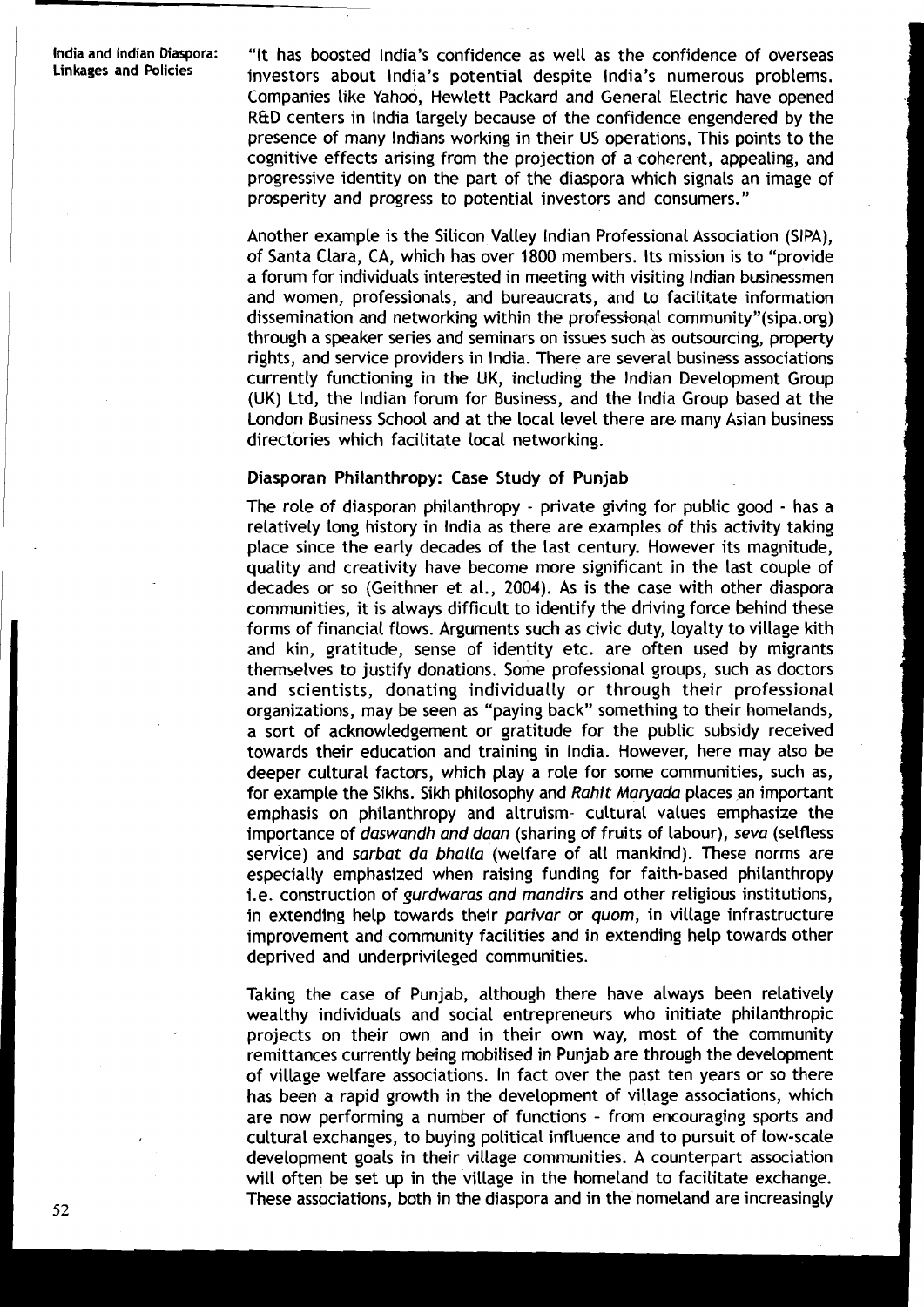;motivated to take advantage of the upsurge in family remittances and by **Indian Diaspora- 'T\*.** desire to offer economic aid to their homelands. Many donors have **Homeland Linkages**  been persuaded to become involved as a result of the demonstration effects of the flows of family remittances - if remittances have the capacity to greatly improve living standards of migrant households, then surely they can do the same for the village as a whole? Emphasis towards the latter aim is gaining momentum. There are now numerous villages in Punjab where varying levels of diaspora funded rural development projects are being undertaken. 'The three excellent examples that are worth noting are: (i) Guru Nanak Mission Medical and Educational Trust (nr. Banga, dist Nawanshahr; (ii) National Rural Development Society, Palahi, (near Phagwara, dist. Kupurthala and (iii) Village Life Improvement Board (VLIB), Kharaudi (nr. Mahilpur, dist. Hoshiarpur). The table below identifies the main types of activities currently being undertaken by village associations in Punjab.

| Category                              | Kind of Activity                                                                                                                          |  |
|---------------------------------------|-------------------------------------------------------------------------------------------------------------------------------------------|--|
| Charity                               | Gurdwara donations, clothes, computers                                                                                                    |  |
| Infrastructure                        | Hospitals, Nursing College, Parks, sports complexes, street<br>paving and lighting, mortuaries, sewerage and water treatment,<br>vehicles |  |
| Human development<br>and Recreational | Scholarships, sports facilities and sports tournaments, libraries,<br>IT equipment, health equipment                                      |  |
| Investment                            | Income generating programmes for the community                                                                                            |  |
| Other                                 | General fund-raising                                                                                                                      |  |

**Table 17.3: Range of Philanthropic Activities by Migrants in Punjabi Villages** 

**Source: Thandi (2002)** 

In summarizing this section, it is difficult to say with any certainty how much of the increased FDI and other financial flows into lndia is the result of the government's new approach - which is still very new and evolving - and how much springs from other factors. For example, the employment of lndian information-technology professionals in the US computer industry and the resulting build-up of links between US and lndian high-tech firms, especially around San<sup>J</sup>Jose and Bangalore, had little to do with Indian government's diaspora policy, and more with its support of outstanding institutions of higher education (i.e. IITs) and general macro-economic reforms. But the government has recognized the potential of the diaspora to contribute more to India's development efforts, and has moved to clear away some of the obstacles towards greater engagement.

### 17.7 Political Connections

Diaspora based political organizations maintain many types of connections with political organizations in their homelands, whether they are political parties or advocacy groups or other forms of community organizations with political agendas. These connections developed quite early on (for example the establishment of Overseas Congress Party, the Ghadar Party ) and thus have a long history but it is only in the current phase of globalization their activities have strengthened and they have become more influential in decision-making. Most of these links are quite legitimate and result in a strong, positive and democratic dialogue between lndia and its diaspora communities but there have also been occasions when such connections have been very tense, leading to general mistrust.

One of the most talked about negative aspects of diaspora-homeland connections is the financial (for purchase of weapons), political, ideological and strategic support which disaffected diaspora groups provide to sub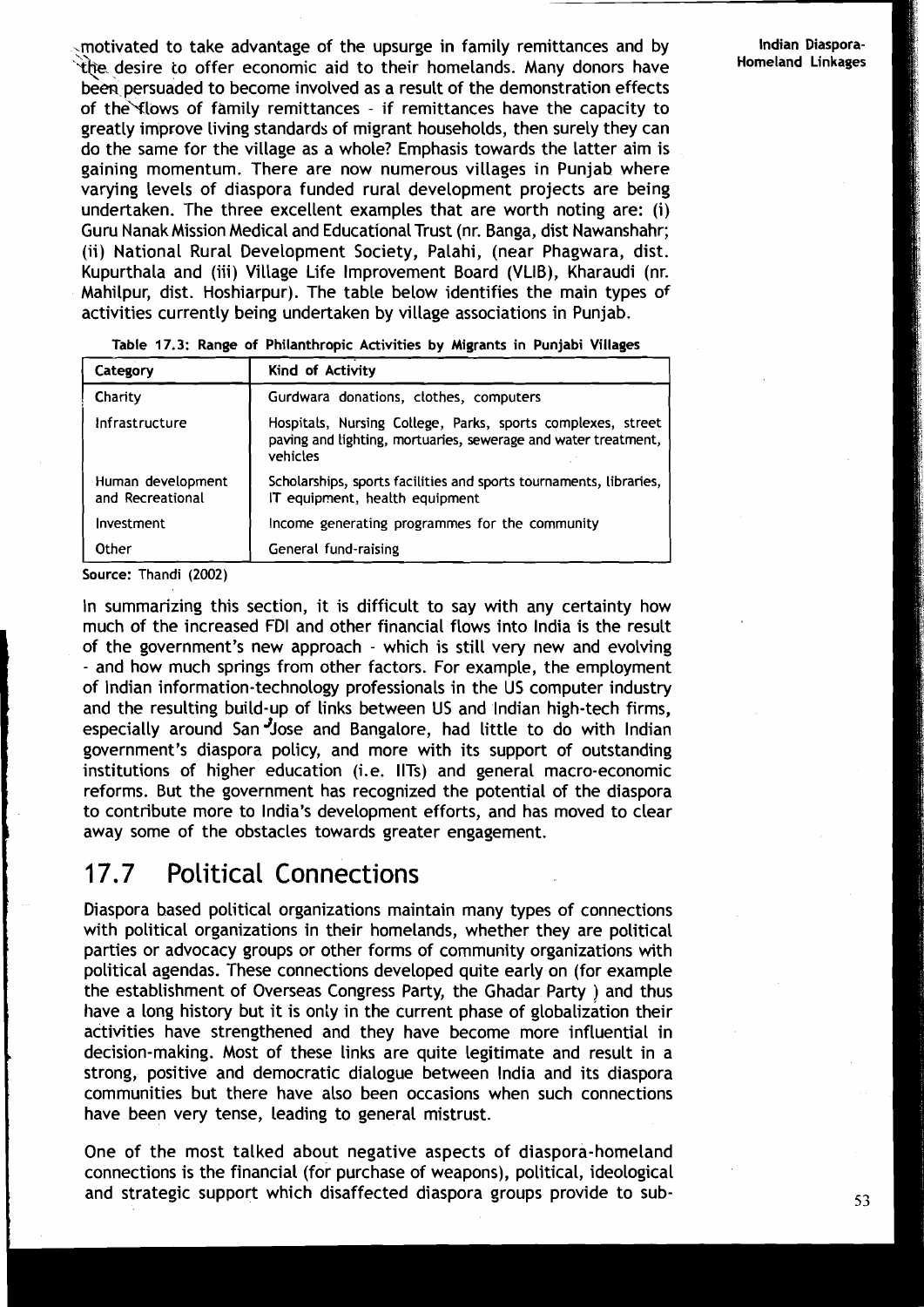**India and Indian Diaspora:** nationalist movements in their homeland. Support for self-determination in Kashmir, Punjab and for Tamils in Sri Lanka comes immediately to mind. Diaspora groups, cushioned from the day to day consequences of violence which their support can potentially unleash, are often more uncompromising than their counterparts who remain in countries of origin. Good examples of this today are the activities of the so-called Khalistanis in the UK and USA. This "long distance nationalism", with its romanticized notions can obscure reality about the nature of homeland conflict and the long-term negative impact on a region they are purporting to protect.

> Another negative form of diaspora support can be its funding of communalism. An example of this is India's Gujarati diaspora which is alleged to have been involved in funding and supporting the rise of Hindu nationalist violence against Christians and Muslims in Gujarat, an activity which an article in The Hindu newspaper referred to as "foreign direct investment in hatred" (Wilson, 2003). Based on a report by Awaaz, a London based organization, this article investigated the ideological and material links between the Gujarati Diaspora in the UK and some of the Hindu nationalist ("Hindutva") groups (collectively called the Sangh Parivar), implicated in the anti-Muslim pogroms in Gujarat in early 2002, and found that the "major long-term source of funding'' for Sewa International and other Sangh Parivar groups was Britain's Gujarati community. This article asserted that such groups had (i) co-opted the human and resource channels that had existed for years between Gujarati communities in the UK and their families and communities in lndia for use in funding pro-Hindu nationalist parties in India; (ii) channeled Gujaratis' experiences of racism and alienation in the UK into "virulent Hindu chauvinism" and (iii) succeeded in raising money from the British government by portraying themselves as "faith communities," and therefore becoming legitimate beneficiaries of the government's new social inclusion policy approach for supporting ethnic minorities (Wilson, 2003). Another study by Sabrang, an organization based in the USA, found similar links between the US-based lndia Development and Relief Fund (IDRF) and violent Hindu nationalism. It is fair to say, however, that this report was denounced by IDRF supporters in a rebuttal, which claimed that Hindutva organizations were merely providing a framework for maintaining and celebrating Hindu identity in countries where Hindus represented small minorities.

#### Reflection and Action 17.2

What are the reasons for increase in Foreign Direct Investment (FDI) in India?

In what way do political connections forged by the diaspora have negative impact on the country of their origin , substantiate your answer with suitable examples.

## **17.8** New Policies for Mobilising Diaspora-Homeland Relations

Although we know that diaspora-homeland linkages are both transnational and multi-layered and have become stronger, how can we mobilize and **<sup>d</sup>** harness these for the economic development in India? At the cultural and social levels the lndian consular activities abroad have always tried, with some relative degree of success, to instill Indian-ness and a sense of belonging amongst diverse lndian communities abroad. However, the lndian government's success in mobilizing diaspora finance has a disappointing history. This largely reflects the historically indifferent attitude the Indian **<sup>54</sup>**government adopted towqrds its diaspora. For a long time after independence 1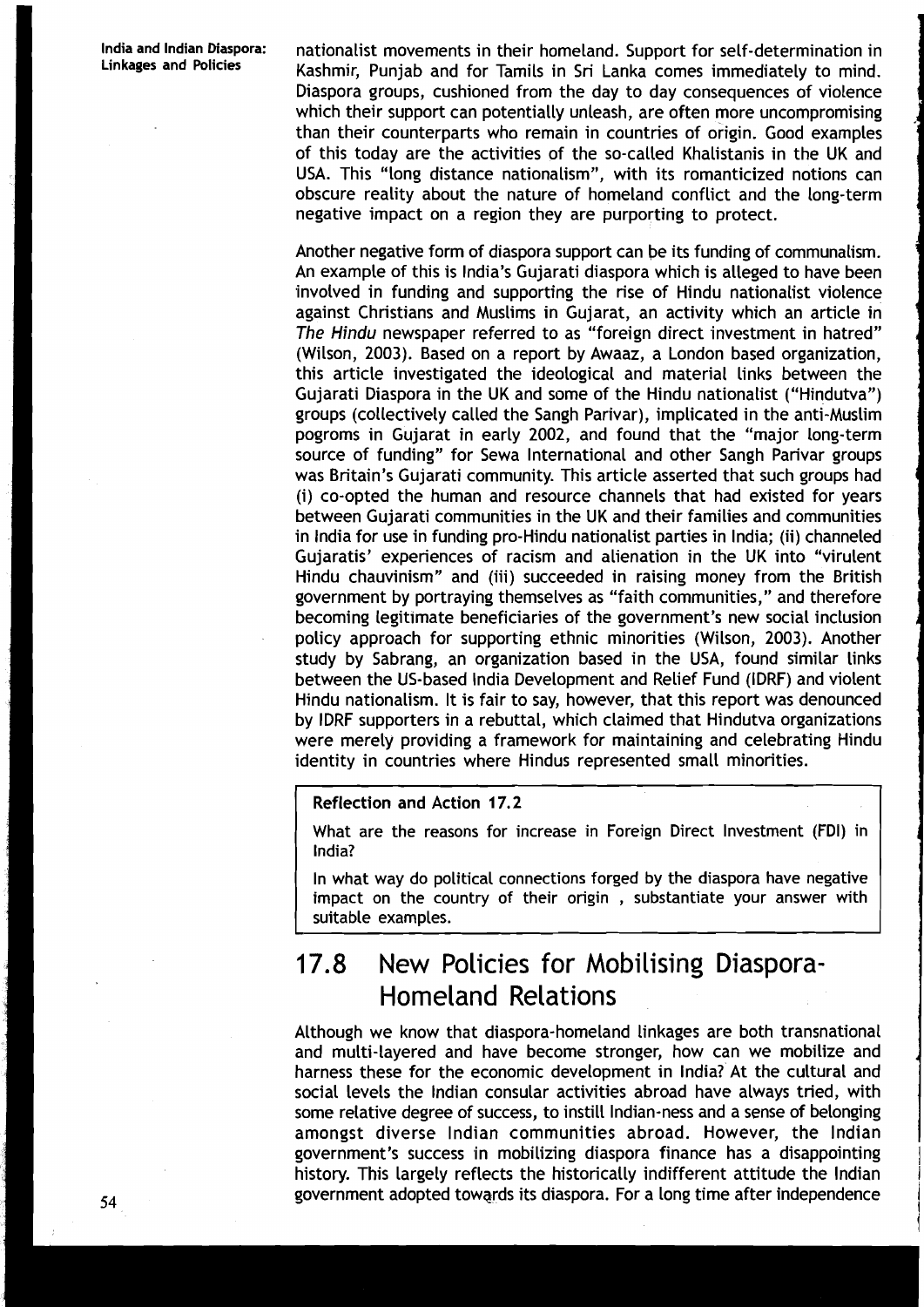lndians living abroad or leaving for abroad were treated with suspicion or seen as liabilities who made all sorts of demands on the lndian government **Homeland Linkage**  without contributing anything in return. In fact, following Nehru's official attitude towards the diaspora - that lndian emigrants should assimilate and adopt the life style of their chosen country of residence - lndia never imagined that its diaspora could be a strategic asset which it should try to harness (Marie-Lall, 2001). Official policies aimed at attracting diaspora finance were non-existent as lndia pursued its inward looking policy of self-sufficiency within a highly centralised and bureaucratic development model. All forms of obstacles were introduced to discourage foreign trade and foreign investment. Within this setup states had limited autonomy in encouraging diaspora- homeland links.

However a radical departure in economic policy was initiated after India's foreign exchange crisis forced it to adopt the IMF-World Bank structural adjustment rescue package in 1991. It is ironic that a major cause of the foreign exchange crisis should be the dramatic fall in remittances from Indian workers in the Gulf States who were forced to flee the region during the first Gulf war! With the implementation of globalisation and liberalization policies, lndia not only began to welcome multinational investment but also belatedly acknowledged the fact that its diaspora communities were relatively wealthy and had potential finance to help with foreign exchange problems. However despite the rhetoric, it is only in the post 2000 period that we see a significant shift in policy, with a plethora of new initiatives, even conceding the demands for a dual nationality. What was the major catalyst for change in pro-NRI policies? Perhaps the single most significant event was the setting up in September 2000, under the Chair of L.M. Singhvi, of a High Level Committee on the lndian Diaspora to analyze the location, situation and potential development role of the estimated 20 million non-resident lndians (NRls) and Persons of lndian Origin (PlOs). The final report of this High Level Committee on the lndian Diaspora (refered to hereafter as the Singhvi Report) was released by the government in January 2002 and it recommended a totally "new policy framework for creating a more conducive-environment in lndia to leverage these invaluable human resources."(Singhvi Report, **<sup>t</sup>** 2001 ).

Besides providing long but interesting narratives on the settlement and evolution of overseas lndian communities, much of the analysis in the Report focused on economic relations, especially on the question of why FDI and other types of diaspora financial flows have been low relative to, in particular, the Chinese diaspora. It suggested that although the 20 million overseas lndians generated an annual income equal to 35% of India's GDP, **<sup>I</sup>**they only generated less than 10 per cent of India's rather modest £2.2 they only generated less than 10 per cent of India's rather modest £2.2<br>billion of FDI. Compare this to the overseas Chinese, who have contributed<br>half of China's £26 billion worth of FDI. The report acknowledged that the lndian government ignored or even failed the diaspora, and that the government itself was to blame for the relatively low involvement of overseas lndians in lndia by not offering an investor-friendly regulatory environment. There is a consensus amongst government spokesmen, lndian media commentators and NRI businessmen that a major obstacle is the mountains of bureaucratic red tape and corruption that NRls and **PlOs** must deal with should they want to invest directly in India. Subha Singh (2002) **expressed** this sentiment as follows:

> "Several overseas investors have burnt their fingers in investing in projects in India as they wound their way through the plethora of laws and regulations that govern industrial enterprises ... Many lndians living abroad want to fund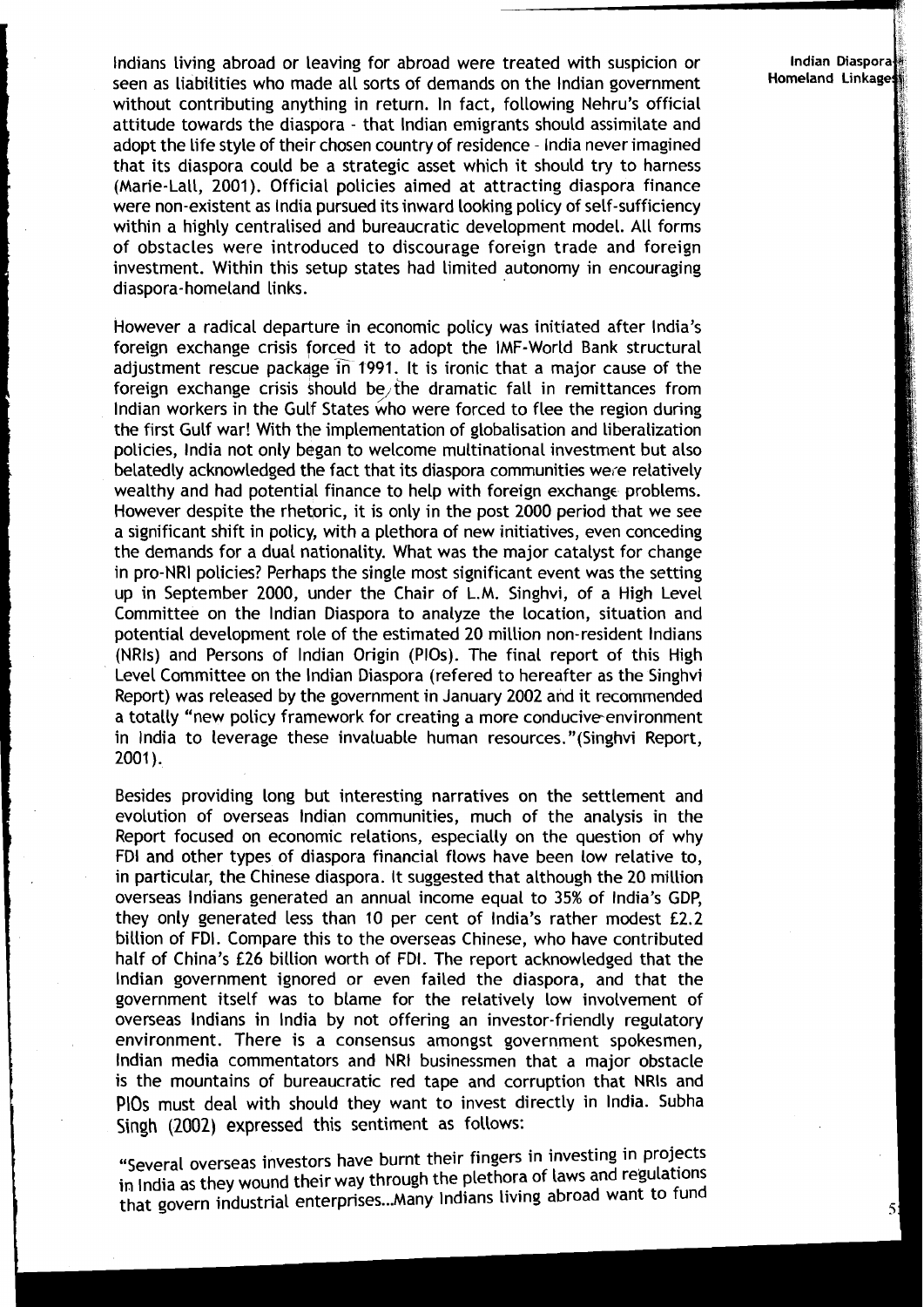**lndiaand Indian Diaspora:** small projects in their home villages ... but the procedural delays and **Linkages and Policies** corruption in India have made it difficult to implement their programmes. In other cases, the community felt that the procedures for transferring funds for philanthropic activities was too cumbersome, without much assurance that funds would be used appropriately. Others complain of little protection in case of fraud or cheating in financial or land matters."

> The Singhvi Report acknowledges such problems and it stated in the executive summary that: "[The Diaspora's] receptiveness to lndian concerns will depend greatly on the quality of their interaction with the country of their origin and the sensitivity to their concerns displayed in India. It is essential for lndia to create the necessary structures to facilitate this interaction." (Singhvi Report, 2001, p. xxi). The report urged the lndian government to strengthen the diaspora's "pride and faith in its heritage" as this would "revitalize [the Diaspora's] interest in development. (Singhi Report, 2001, p. xxvii). Towards this endeavour the Singhvi Report had recommended that **9** January - the day Gandhi returned to lndia from South Africa - be celebrated each year as a day (Pravasi Bhartiya Divas (PBD)) to recognize the contributions of eminent PlOs and NRls. The BJP party which led the government at that time took up this challenge and the first celebration was held in 2003 in conjunction with the first major lndian Diaspora - conference, which attracted more than 2000 NRls and PlOs from 63 countries. The Conference was inaugurated by the lndian government led by Prime Minister Vajpayee and was co-sponsored by the Federation of Indian Chambers of Commerce. The Congress party which came into power after the BJP has continued with the PBD and has held two more since then, PBD 3 in Mumbai in 2005 and PBD **4** in Hyderabad in 2006.

> In addition to the annual PBD, a series of reforms and new legislation have also been announced, largely in response to many of the issues raised in the Singhvi Report, including, for instance, streamlining measures to ease overseas investment to India, with the lndia Investment Centre acting as the nodal agency, the creation of a government Ministry (for Overseas Indians) with the sole focus of acting as a liaison between lndia and its diaspora, and introduction of legislation to grant dual citizenship to NRI in certain countries and perhaps even offering voting rights in the future.

> All of the above are moves in the right direction and have been welcomed by all NRls and PlOs as long-awaited developments. There are, however, some lessons that lndia could still learn from the mobilization policies of other countries. Evidence from other countries such as China and Taiwan and even from other states of lndia suggest that promotion of investment in specific sectors or by identifying economic clusters may be a more effective strategy to harness the talent of overseas-based business and professional migrants. Furthermore, as Chinese experience strongly suggests, commercial investment and philanthropic giving tend to reinforce each other. In lndia the Karnataka story of nurturing business start-ups among Silicon Valley NRI returnees and in developing the technology cluster in Bangalore is an interesting case in point.

> The second element for successful mobilisation is that of developing an infrastructure that would facilitate communications between the diaspora communities and their homeland. The Web offers an enormous potential for leaders in the homeland and diaspora communities to exchange and share information relatively instantly and cheaply. Such information can pertain to business and investment opportunities, skill shortages, databases on diaspora-based and homeland experts, progress reports on on-going or new philanthropic projects, organizations offering opportunities for social and cultural exchanges. Although many Indian states have taken some token initiatives to provide this facilitation they remain largely undeveloped,

56